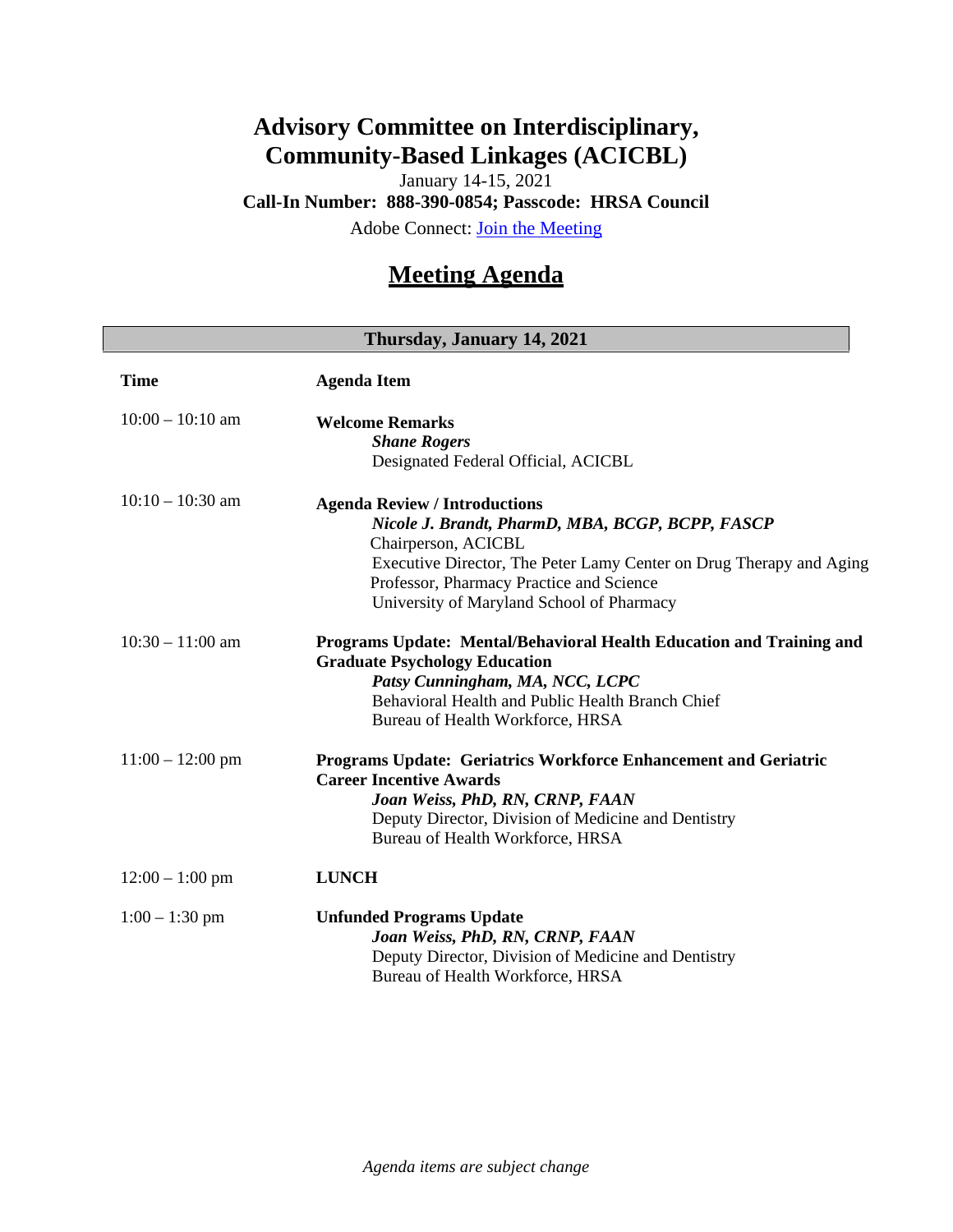| <b>Time</b>       | <b>Agenda Item</b>                                                                                                                                                                           |
|-------------------|----------------------------------------------------------------------------------------------------------------------------------------------------------------------------------------------|
| $1:30 - 2:50$ pm  | Panel Presentation: Performance Measurement and Interprofessional<br><b>Competencies</b><br><b>Ninez Ponce, PhD</b>                                                                          |
|                   | Professor                                                                                                                                                                                    |
|                   | UCLA Fielding School of Public Health<br>Department of Health Policy and Management                                                                                                          |
|                   | <b>Brenda K Zierler, PhD, RN, FAAN</b>                                                                                                                                                       |
|                   | Director of Research, Training and Faculty Development<br>UW Center for Health Sciences Interprofessional Education, Research,<br>and Practice<br>University of Washington School of Nursing |
|                   | <b>Christine Arenson, MD</b><br>Co-Director<br>National Center for Interprofessional Practice and Education<br>Professor, Family Medicine and Community Health<br>University of Minnesota    |
| $2:50 - 3:00$ pm  | <b>Public Comment</b><br><b>Shane Rogers</b><br>Designated Federal Official, ACICBL                                                                                                          |
| $3:00 \text{ pm}$ | <b>Adjourn</b>                                                                                                                                                                               |